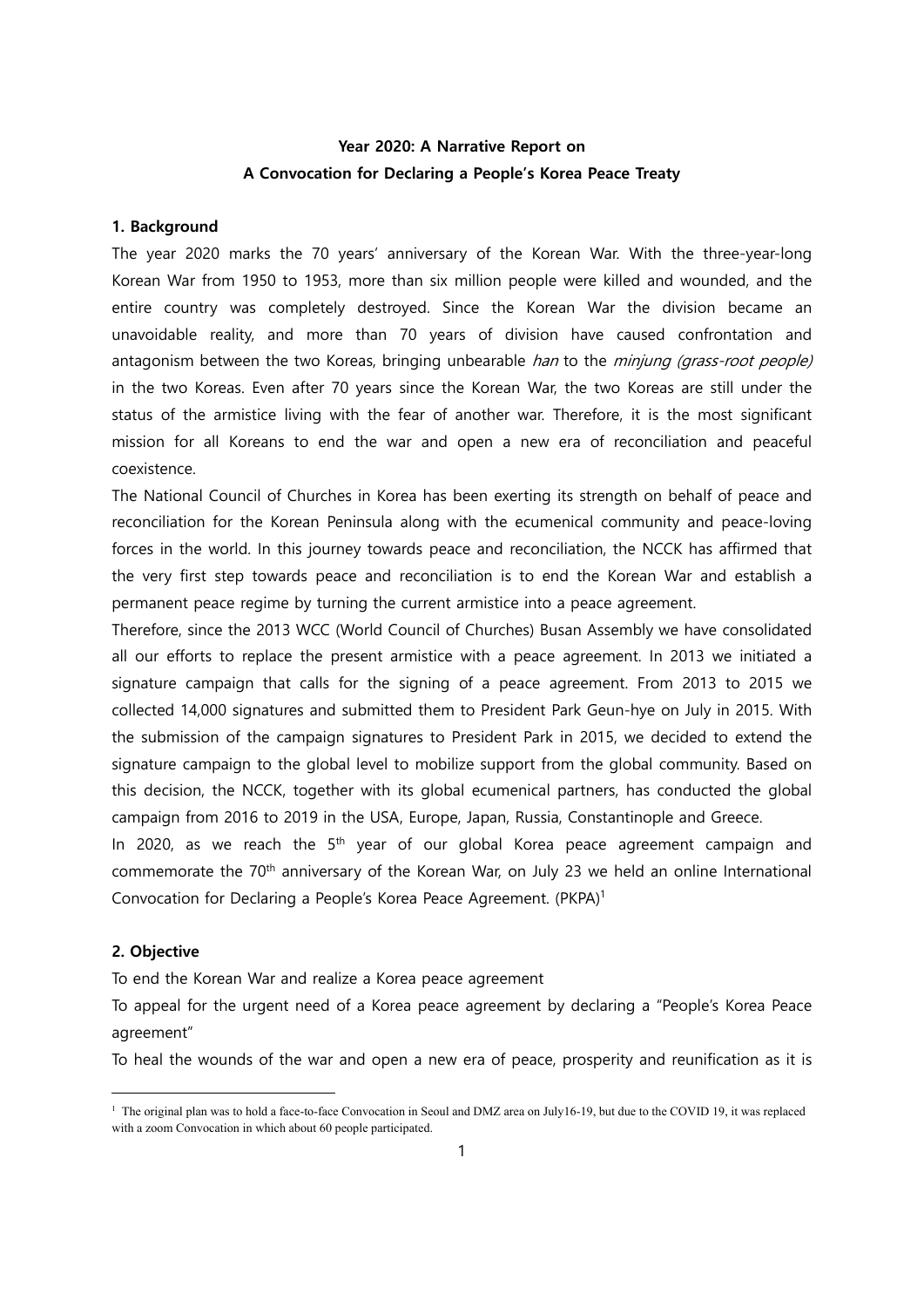spelled out in 4.27 Panmunjom Declaration

To articulate a new vision for a peaceful Korea together with ecumenical partners and civil society To foster people's participation in peacemaking at every level of life

**3. Proceedings:** The online international convocation was convened by Rev. Lee Moon-sook, a vice chair of the NCCK Reconciliation and Reunification (RR) Committee, and began with greetings of solidarity from the partner churches and civil society.

**1) Greetings of Solidarity:** Fr. Ioan Sauca, Acting General Secretary of the WCC affirmed the history of cooperation between the NCCK and the WCC in efforts to end the Korean War. He highlighted the WCC pilgrimage of justice and peace and its connection to efforts for peace in Korea. He also affirmed the global prayer campaign undertaken by the WCC and the NCCK which gathered prayers from Christian partners around the world and also launched a peace message calling for an end to the war and a peace treaty to replace the Armistice Agreement. He praised this Declaration of a PKPA and added his prayers healing and peace in Korea and around the world. Mr. Lee Chang-bok (Standing Chair, 6.15 Committee in South Korea): Mr. Lee congratulated the NCCK on this convocation for a PKPA, acknowledged the ongoing pain of division and war in Korea, and encouraged all participants in the convocation to engage in the work of peace and unification with affection and interest. Rev. Levi Bautista (Congress of the NGOs): Rev. Bautista drew a connection between the UN goal to save people from the "scourge of war" and the efforts to end the Korean War. He praised the way the PKPA honors the UN Charter and affirmed the need for the global community to listen to the desire of Koreans for peace and justice, and expressed hope that the war will soon end.

Rev. Detlev Knoche from the Protestant Church in Hesse and Nassau and Mr. Yoichi Noguchi from Niwano Peace Foundation also delivered greetings.

**2) Welcome Message and Background of Convocation:** Rev. Lee Hong-jung, General Secretary, NCCK) described the historical context in which this convocation was carried out including the history of conflict, division, and war in Korea and expounded on the nature of the ongoing conflict. He declared that the Korean War and current division are a kind of sin against God, humanity, and nature. He also asked the participants to consider a future of transforming division into healing, reconciliation and peace thought the salvific work of God. He affirmed his hope that Korean Peninsula could arise as a new creation of Jubilee in this work of ending the Korean War.

**3) Key Presentations:** Mr. Cheong Wook-sik Cheong, Director of Peace Network, began Keynote Presentation 1 with an overview of the shortcomings of each of the three sides (North Korea, South Korea, US) involved in the negotiation process. These shortcomings have contributed in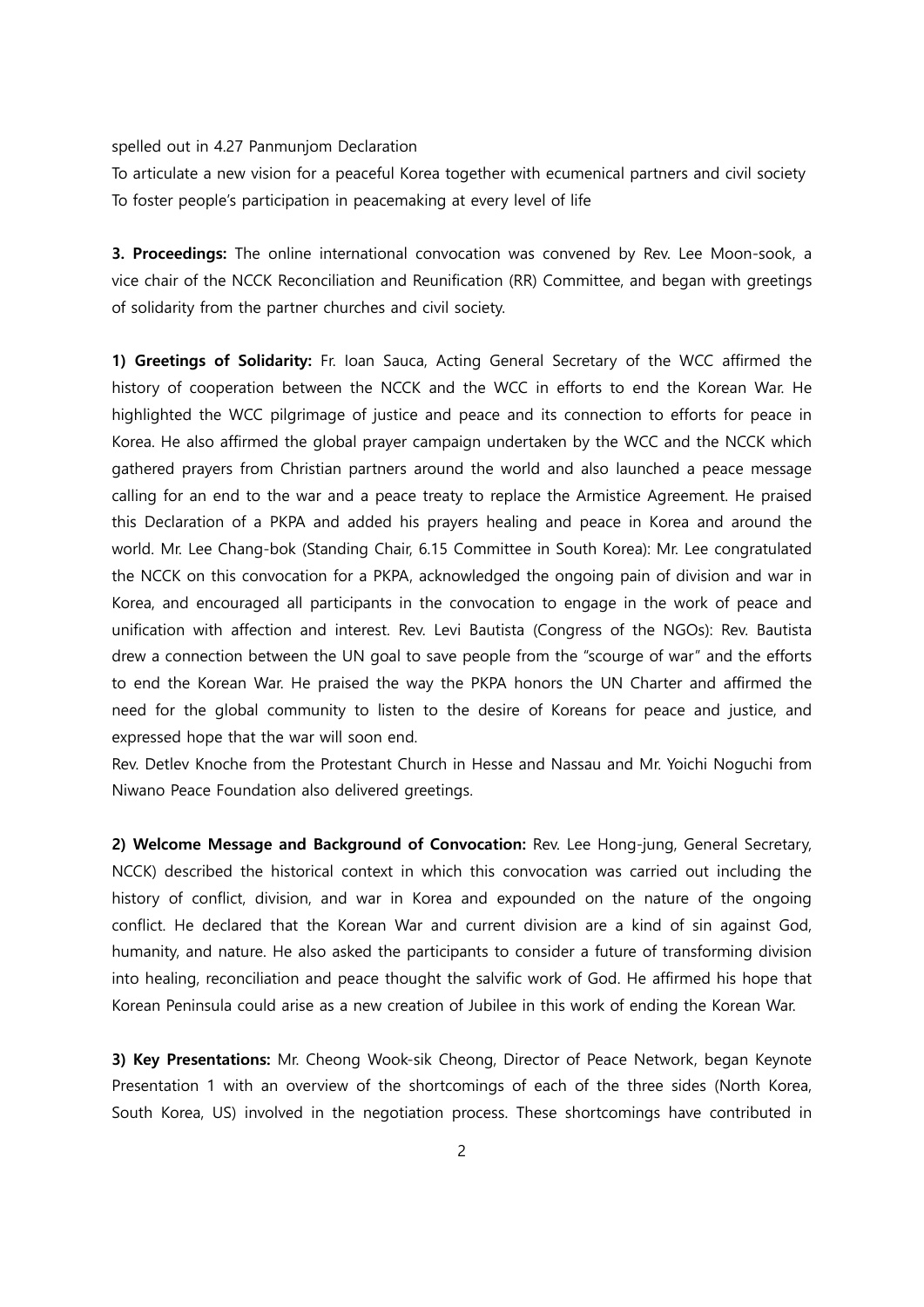complicated ways to the current breakdown in negotiations. In hopes of moving forward in light of the status quo of inter-Korean relations, COVID-19, and the upcoming US elections, he offers several areas on which to focus. He suggests that, with the two Koreas taking the lead, they could work toward a nuclear-weapon-free-zone over the Korean peninsula in which surrounding powers would also join, which would give the parties an already existing framework for denuclearization. He also suggests focusing on the establishment of a peace regime. He laments the US-SK demands that a peace treaty only be signed after denuclearization and hopes they will be more flexible on this, and that they will instead consider it an impetus toward denuclearization. He concludes by recognizing the limitations of the top-down approach. Seeing national leaders stuck in the status quo, the people must take the lead in pushing governments to end the Korean War.

Mz. Oh Hye-ran, Director of Solidarity for Peace and Reunification of Korea, gave a detailed description of the many aspects of the People's Peace Agreement. She laid out the timeline of work that has brought us to the results of the convocation. She noted the Peace Agreement hails itself as a "first step" in the process, and that it arises from the people's will for peace. Out of the Basic Principles section she highlighted the designation of who should become signatory parties, its compliance with the UN Charter, and the commitment to a mutual step-by-step process of denuclearization for all parties involved. She then highlighted significant elements in the clauses of the Agreement's Key Elements, such as normalization of diplomatic relations for sustainable peace, and the dismantling of the UN Command. She noted the need for building military trust, step-by-step disarmament, and the challenge of developing international and domestic support for a People's Peace Agreement.

**4) Responses:** Mr. Peter Prove, Director of the WC, first described the context in which the Armistice Agreement has face challenges, and thus praises the PKPA for urging the various parties back to the task of replacing the Armistice with a Peace Treaty. He appreciated the stipulation that even though South Korea did not sign the Armistice, it is necessary they sign any peace agreement for it to be viable. He found it helpful that the Peace Agreement outlined the meaning of "complete denuclearization of the Korean Peninsula" so as to avoid the obstacles that hindered this most recent iteration of negotiations. He concludes by affirming the intent of this declaration to place the "people" in the role of leadership toward ending the war.

Mr. Högsta connected the efforts of the PKPA to the work of all those seeking to end the use of nuclear weapons throughout the world. He affirms the ICAN position that the use and threat of nuclear weapons is a humanitarian issue. He notes the sections of the PKPA that coincides with the elements of denuclearization championed by ICAN, especially that in addition to the DPRK terminating their nuclear weapons program the ROK will also be removed from the US nuclear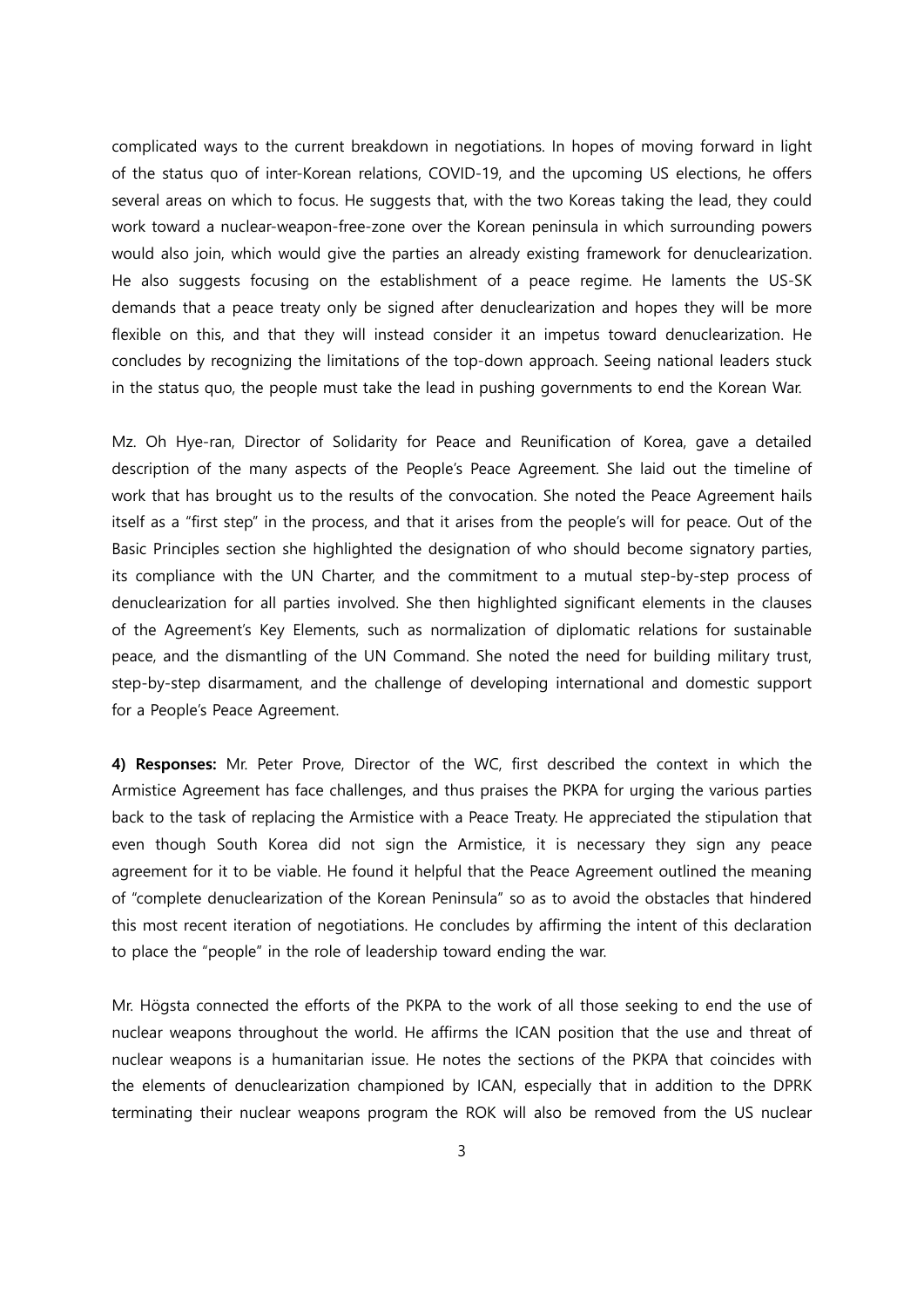umbrella. He then outlined all the various dangers of nuclear weapons that threaten all human life. He also urged the involved nations to join the Treaty on the Prohibition of Nuclear Weapons (TPNW) which could supplement the creation of a peace regime.

Mr. Anselmo Lee, Director of Pax Christi Korea, noted the recent statements that Pax Christi Korea have released in regard to the peace process in Korea. He praised the PKPA initiative as being along the same line. He also made suggestions, especially that in each translation it would be helpful to note some of the corresponding terms in the other language so that there can be better common understanding among Korean speaking and non-Korean speaking audiences. He also suggested the initiative might take up the slogan "70 Years Is Enough" to mark solidarity with other concurrent movements. He stressed that the international nature of the Korean War should be clarified in earlier paragraphs of the text of the PKPA, and including a quote from the Universal Declaration of Human Rights among several other suggestions. And he concluded by suggesting the agreement more directly urge the global civic society to contribute to the peace process.

Mz. Christine Ahn, a Representative of the Women Cross the DMZ, highlighted the pieces of the Agreement that specified the "people" leading the way and participating in the peace regime that would be created. She also noted that a central part of democratizing a peace process is the inclusion of women. She noted that women suffer from war disproportionately but also that when women participate in peace processes they are far more likely to succeed. She recognized how this participation of women fulfills international agreements that call for the participation of women. She lamented that up to now negotiations around the Korean War have failed to include proportional representation of gender. She concluded by recognizing how the situation of a pandemic might be an opportunity to imagine a new world and new ways of guaranteeing peace.

Dr. Seo Bo-hyug, Korea Institutes for National Unification, began by noting the helpful relationship between the PKPA and an Institutional Peace Agreement that should follow. He noted how inclusion of suggestions for an end-of-war declaration strengthens the Peace Agreement giving it more of a chance to build political will among the people. He suggested removing description of the Armistice Regime as a "continuation of war", and instead described it as a means of transitioning to a peace regime. He added suggestions for the Basic Principles section and Contents such as inclusion of a common memorial and remembrance of war victims to increase public support, and organizing the Contents section by themes. He concluded by suggestion various additions for the Contents section such as specifying the Korean Peninsula as a nuclearfree-zone.

**5) Sharing of Peace Initiatives:** Mr. Derek Duncan, Co-Chair of Asia Pacific Forum/Global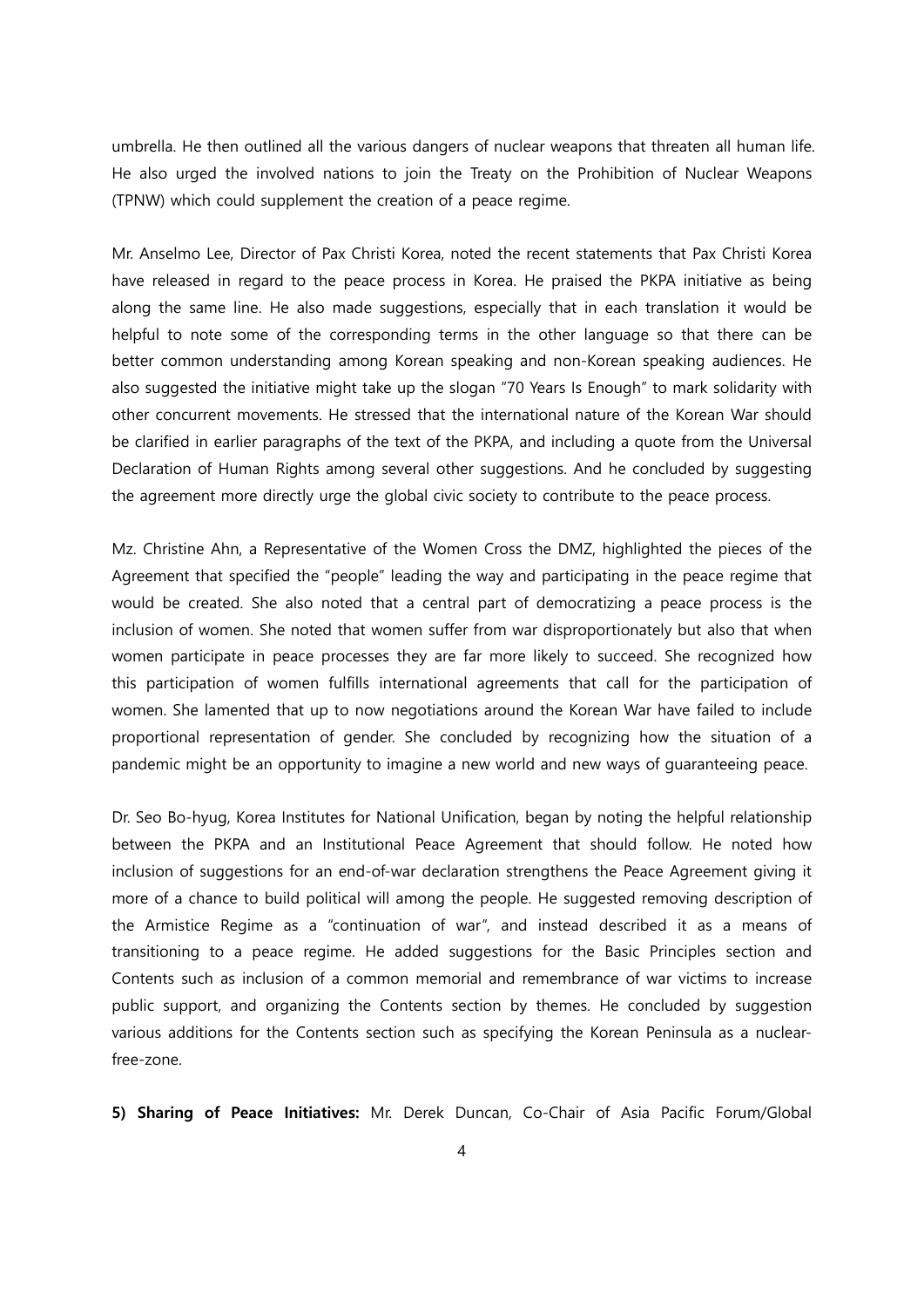Ministries, described the nature of the Asia Pacific Forum and its past initiatives for peace in the Korean Peninsula, including workshops at the Ecumenical Advocacy Days conference in Washington, DC, as well as connecting Korean partners to lobbying opportunities in DC. He also confirmed the Asia Pacific Forum's support for this PKPA.

Rev. Claudia Ostarek, Director of the Protestant Church in Germany, noted the connection between the German experience of division and the Korean experience of division. She noted historic examples of solidarity between the German and Korean Churches for democratization and peace in Korea. She also shared recent acts of solidarity including hosting the NCCK's peace treaty campaign visit to Germany in 2017, a civil society meeting of Korean experts in Germany, and ongoing advocacy to the German government around the peace process. She concluded by pledging further solidarity for the days ahead.

Mz. Hwang Soo-young, Team Leader of People's Solidarity for Participatory Democracy, announced a concurrent Korea Peace Appeal Campaign to the End the Korean War that seeks to gather the civil society and religious organizations around the world in force together for advocacy to governments to end the war. She noted the Peace Appeal Campaign is participating in the PKPA declaration and many Peace Agreement organizations have joined the Korean Peace Appeal Campaign. The Peace Appeal hopes to gather 1 million signatures by the year 2023 to finally completely end the Korean War and establish a peace agreement.

**6) Plenary Discussion to adopt People's Korea Peace Treaty:** In the plenary discussion participants offered their affirmation of the PKPA, and a few suggestions were made to include some new aspects in the delivery of the Agreement such as a note urging proportional participation in future negotiations that represent the diversity of gender, ages, etc. among the involved nations. The PKPA was accepted by participants in the plenary with subtle revisions and supplements to be completed later. (refer to the final version of the PKPA attached)

**7) Closing:** The convocation was closed with declaring the PKPA by Rev. Chris Ferguson, Rev. Benjamin Solomon, Ms. Patti Talbot, Dr. Deidre Palmer, Bishop Reuel Marigza, and Rev. Thomas Kemper.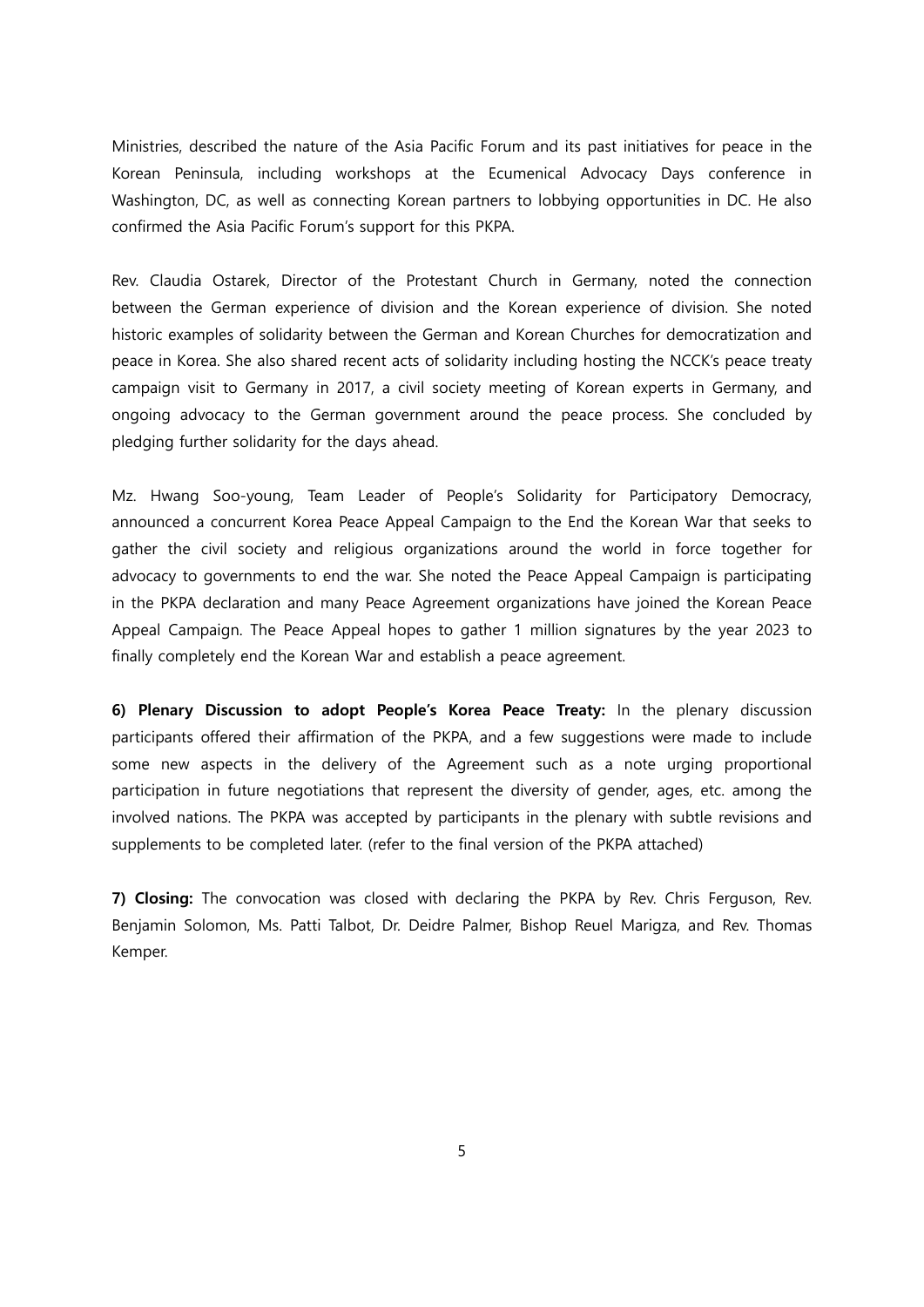### **Financial Report on the International Convocation for the PKPA**

### **Income (Korean Won)**

| 1. NCCK Reconciliation & Reunification Comm. | 5,000,000 Won          |
|----------------------------------------------|------------------------|
| 2. Partner Churches                          |                        |
| Evangelical Mission in Solidarity            | 6,390,090 (Euro 5,000) |
| Protestant Church in Hesse and Nassau        | 8,939,313 (Euro 7,000) |

| <b>Total</b>                          | 30,185,554 Won        |
|---------------------------------------|-----------------------|
| Niwano Peace Foundation               | 5,876,500 (USD 5,000) |
| Global Ministries of the CCDC and UCC | 1,743,892 (USD 1,500) |
| United Church of Canada               | 2,235,759 (CAD 2,500) |

### **Expenditure**

| Airfare subsidy paid in advance <sup>2</sup><br>1. | 864,504 Won    |
|----------------------------------------------------|----------------|
| 2. Zoom Convocation                                | 13,789,080 Won |
| Equipment Rental                                   | 6,600,000      |
| Interpretation/Translation                         | 1,100,000      |
| Resource Book Editing Cost                         | 1,000,000      |
| Video Production                                   | 970,280        |
| Honorarium                                         | 1,450,000      |
| Two Press Conferences                              | 1,018,000      |
| Meeting Room                                       | 759,000        |
| Snack/Dinner for Staff & Technicians               | 543,800        |
| Admin. Cost (Banner, Photocopy, phone, etc.)       | 348,000        |

| 3. Preparation for Zoom Convocation <sup>3</sup> | 4,531,300 |
|--------------------------------------------------|-----------|
| Four Workshops for the draft of PKPA             | 3,523,200 |
| Theological Seminar on the PKPA                  | 519,000   |
| Admin. Cost (meals, transportations)             | 489,100   |
|                                                  |           |
|                                                  |           |

## 4. **Korea Peace Appeal Campaign4** 1,320,500

<sup>&</sup>lt;sup>2</sup> This is airfare subsidy paid in January before COVID 19 outbreak. We are still negotiating for the refund of the airfare.

<sup>&</sup>lt;sup>3</sup> There were 4 workshops with civil society and 1 theological seminar with NCCK member churches.

<sup>4</sup> This is an international campaign to end the Korean War and establish a Korea Peace Agreement, which includes many workshops, seminars and press conferences until 2023.